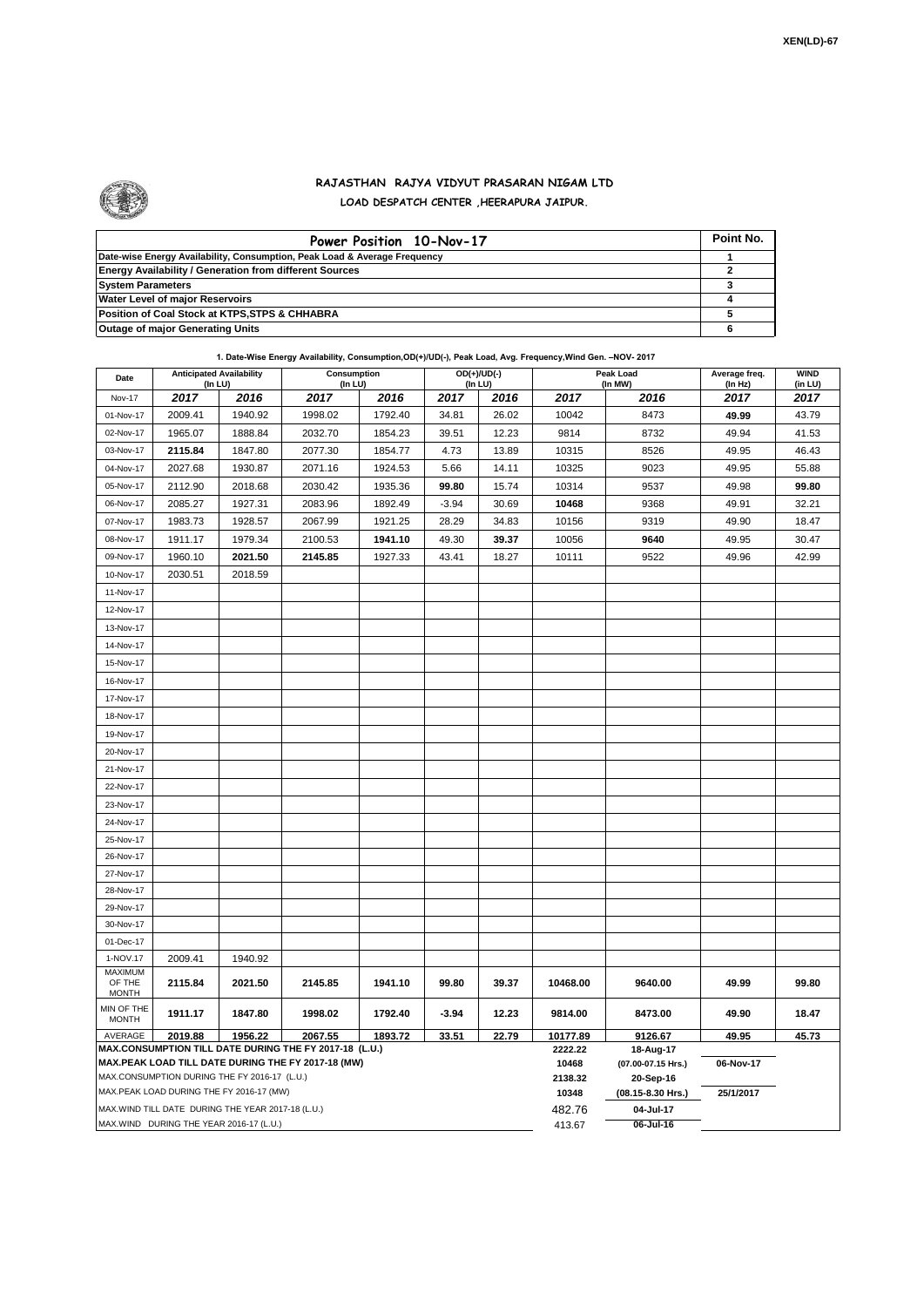|       | (In LU)                                         |                        |                             |                 |
|-------|-------------------------------------------------|------------------------|-----------------------------|-----------------|
| S.No. | Sources Available to Rajasthan / Installed      | Prior                  | Prior                       | Actual          |
|       | Capacity as on 30.09.2016                       |                        | assessment of assessment of | Energy          |
|       | (In MW)                                         | <b>Avail. For next</b> | Avail.                      | <b>Received</b> |
|       |                                                 | Day                    |                             |                 |
|       |                                                 |                        |                             |                 |
|       |                                                 |                        | 9-Nov-17                    |                 |
| 1     | KTPS (1240/1240)                                | 245.00                 | 245.00                      | 252.44          |
| 2     | STPS (1500/1500)                                | 264.00                 | 275.00                      | 251.04          |
| 3     | DHOLPUR GAS CCPP (330/330)                      | 0.00                   | 0.00                        | 7.13            |
| 4     | RAMGARH (273.5/273.5)                           | 43.00                  | 44.00                       | 41.14           |
| 5     | RAPP-A(200/200)                                 | 41.00                  | 41.00                       | 41.83           |
| 6     | MAHI (140/140)                                  | 0.00                   | 0.00                        | 5.36            |
|       |                                                 |                        |                             | 36.28           |
| 7     | CHAMBAL (RPS+JS) (135.5/271)                    | 38.62                  | 38.62                       |                 |
| 8     | <b>GIRAL LIGNITE (250/250)</b>                  | 0.00                   | 0.00                        | 0.00            |
| 9     | CHHABRA TPS 1000/1000)                          | 165.00                 | 164.00                      | 276.18          |
| 10    | ADANI (TPS) + KALISINDH (TPS)                   | 271.00                 | 271.00                      | 259.71          |
|       | (1200+1200/1320+1200)                           |                        |                             |                 |
| 11    | WIND FARM (3980.40/4119.15)                     | 47.50                  | 30.00                       | 42.99           |
| 12    | SOLAR POWER(737.70/1295.70)                     | 0.00                   | 0.00                        | 0.98            |
| 13    | CAPTIVE POWER PLANTS                            | 0.00                   | 0.00                        | 0.00            |
| 14    | REGIONAL (INTRA STATE) O.A. (VLTPS)             | 0.00                   | 0.00                        | 0.00            |
| 15    | <b>OPEN ACCESS</b>                              | 49.99                  | 26.65                       | 29.56           |
|       |                                                 |                        |                             |                 |
| 16    | BIOMASS - (101.95/119.25)                       | 4.00                   | 4.00                        | 4.43            |
| 17    | BARSINGHSAR LTPS(250/250)                       | 53.00                  | 53.00                       | 51.43           |
| 18    | RAJWEST (1080/1080)                             | 172.00                 | 172.00                      | 175.40          |
|       | <b>TOTAL (A) : 1-18</b>                         | 1394.11                | 1364.27                     | 1475.89         |
| 19    | <b>BBMB COMPLEX</b>                             |                        |                             |                 |
|       | a) BHAKRA(230.79/1516.3)                        | 22.93                  | 22.82                       | 23.44           |
|       | b) DEHAR (198/990)                              | 9.28                   | 9.64                        | 9.54            |
|       | c) PONG (231.66/396)                            | 21.31                  | 16.55                       | 21.31           |
|       |                                                 | 53.52                  | 49.02                       | 54.29           |
|       | TOTAL: a TO c                                   |                        |                             |                 |
| 20    | <b>CENTRAL STATIONS</b>                         |                        |                             |                 |
|       | d) SINGRAULI (300/2000)                         | 91.85                  | 89.23                       | 89.23           |
|       | e) RIHAND<br>(310.24/3000)                      | 123.46                 | 120.26                      | 124.69          |
|       | $f)$ UNCHAHAR-I(20/420)                         | 2.75                   | 2.69                        | 7.44            |
|       | g) UNCHAHAR-II& III(61/630)                     | 23.67                  | 23.67                       | 39.00           |
|       | h) INDIRA GANDHI STPS(JHAJHAR) 0.00/1500)       | 0.00                   | 0.00                        | 0.00            |
|       | i) NCTPS DADRI St-II (43.22/980) + DADRI-TH     | 15.28                  | 15.94                       | 25.00           |
|       | j) DADRI GAS (77/830)                           | 3.15                   | 2.76                        | 2.63            |
|       | k) ANTA<br>(83.07/419)                          | 0.00                   | 0.00                        | 0.06            |
|       |                                                 |                        |                             |                 |
|       | I) AURAIYA<br>(61.03/663)                       | 0.00                   | 0.00                        | 0.00            |
|       | m) NAPP<br>(44/440)                             | 9.79                   | 9.65                        | 9.65            |
|       | $n)$ RAPP-B<br>(125/440)                        | 34.01                  | 34.01                       | 34.01           |
|       | o) RAPP-C<br>(88/440)                           | 20.34                  | 20.34                       | 20.34           |
|       | p) SALAL<br>(20.36/690)                         | 0.90                   | 0.89                        | 0.94            |
|       | (70.37/720)<br>q) URI                           | 2.74                   | 2.89                        | 2.84            |
|       | r) TANAKPUR<br>(10.86/94)                       | 1.19                   | 1.19                        | 1.14            |
|       | s) CHAMERA - (105.84/540)                       | 3.14                   | 3.18                        | 3.18            |
|       |                                                 |                        |                             |                 |
|       | t) CHAMERA-II (29.01/300)                       | 1.69                   | 1.69                        | 1.65            |
|       | u) CHAMERA-III (25.21/231)                      | 1.20                   | 1.26                        | 1.26            |
|       | v) DHAULIGANGA (27/280)                         | 1.64                   | 1.64                        | 1.64            |
|       | w) DULHASTI (42.42/390)                         | 5.22                   | 5.22                        | 5.22            |
|       | x) SEWA (13/120)                                | 0.39                   | 0.39                        | 0.39            |
|       | y) NJPC (112.00/1500) + RAMPUR(31.808/412.02)   | 9.61                   | 9.61                        | 10.19           |
|       | z) TEHRI (75/1000)                              | 4.88                   | 4.76                        | 4.63            |
|       | aa) KOTESHWR (33.44/400) + PARBATI3 (56.73/520) | 3.76                   | 6.43                        | 6.43            |
|       |                                                 |                        |                             |                 |
|       | ab) TALA                                        | 0.99                   | 1.33                        | 1.33            |
|       | ac) MUNDRA UMPP (380/4000)                      | 51.84                  | 51.60                       | 51.60           |
|       | ad) SASAN (372/3960)                            | 88.68                  | 88.56                       | 88.56           |
|       | ae) FRKKA+KHLGN+TLCHR (70.18/3940)              | 31.40                  | 32.04                       | 31.94           |
|       | af) URS POWER(DADRI TH-I)                       | 0.00                   | 0.00                        | 0.00            |
|       | TOTAL SCHEDULE(a TO af)                         | 587.07                 | 580.26                      | 619.25          |
|       | LOSSES                                          | $-28.46$               | $-30.61$                    | $-32.41$        |
|       | NET SCHEDULED                                   | 558.61                 | 549.65                      | 586.83          |
| 21    | BILATERAL (REG.) EXCL. BANKING                  | 5.88                   | 5.88                        | 5.88            |
|       |                                                 |                        |                             |                 |
| 22    | <b>BANKING</b>                                  | 16.00                  | 16.00                       | 16.00           |
| 23    | BILATERAL(INTER-REG.). EXCLUDING (ISOA &        | 91.41                  | 99.04                       | 93.61           |
|       | <b>BANKING)</b>                                 |                        |                             |                 |
| 24    | INTER STATE OPEN ACCESS (BILATERAL+IEX)         | -49.99                 | $-26.65$                    | $-29.56$        |
|       |                                                 |                        |                             |                 |
| 25    | <b>INDIAN ENERGY EXCHANGE</b>                   | 14.49                  | $-46.20$                    | $-46.20$        |
|       | <b>TOTAL(B): (19 TO 25)</b>                     | 636.40                 | 595.83                      | 626.55          |
|       | TOTAL GENERATION (A +B) : 1 TO 25               |                        |                             | 2102.44         |
|       |                                                 |                        |                             |                 |
|       | OVER DRAWAL (+)/UNDER DRAWAL (-)                |                        |                             | 43.41           |
|       | <b>GRAND TOTAL</b>                              | 2030.51                | 1960.09                     | 2145.85         |
|       | <b>LAST YEAR</b>                                | 2018.59                | 2021.50                     | 1927.33         |

## **2.Anticipated Availability/Generation From Different Sources**